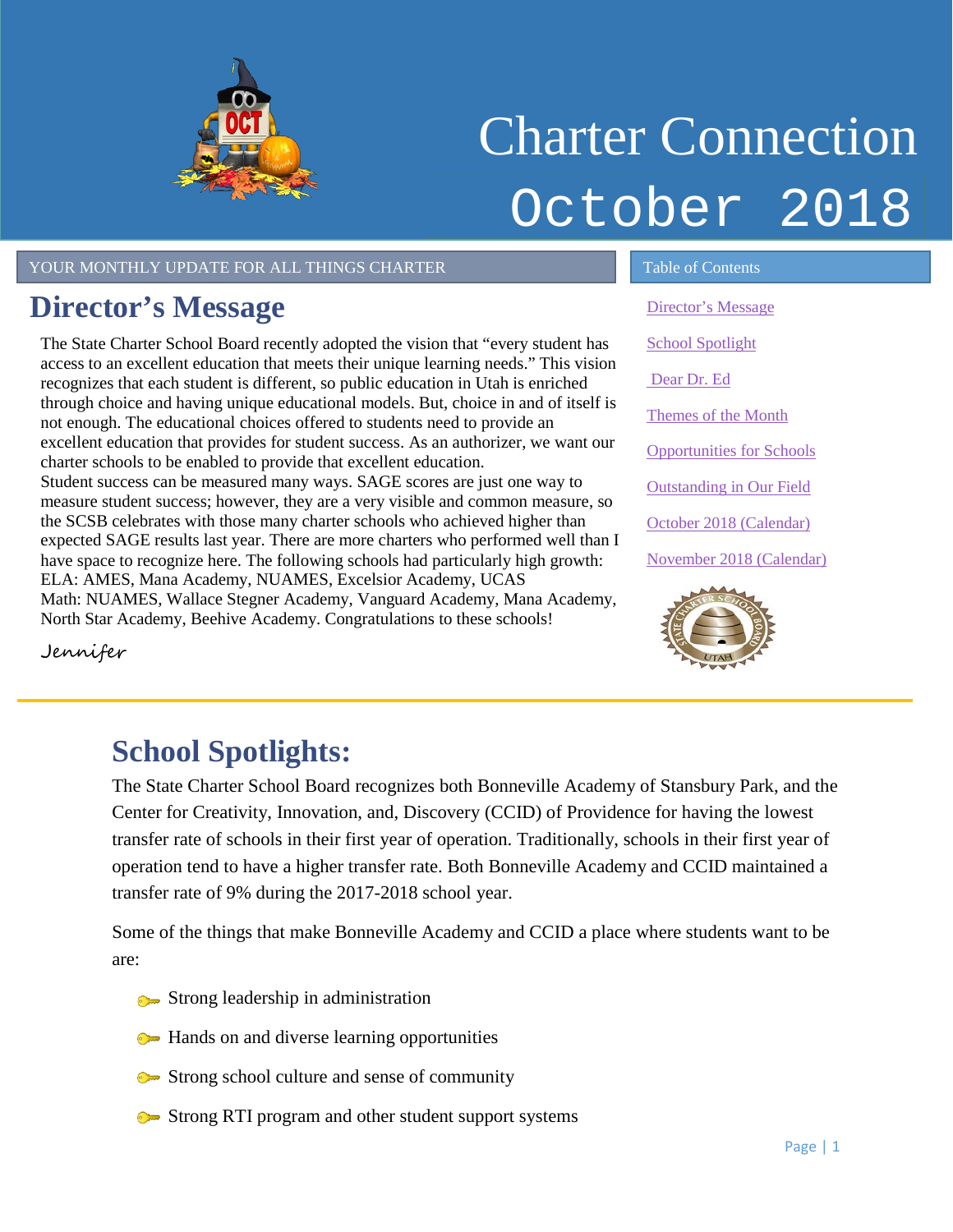### <span id="page-1-0"></span>**Dear Dr. Ed,**

After 40 plus years in education, with the last 25 as a school leader, I think it is finally time to retire. As I contemplate leaving this role, I am pondering how to build leadership in my school and what my fingerprints on the building will be after I leave. I believe these are questions that even a new principal might want to ponder as well.

Sincerely,

Hanging Up My Hat



Dear Hanging Up Your Hat,

Firstly, a sincere thank you for your many years of service to students. Your musing suggests you are a thoughtful and capable leader. There has been this notion for years that you do everything to keep your best talent at all costs, but in-reality, it is important to figure out ways to develop people, even if that means they will eventually leave. [Forbes Magazine,](https://www.forbes.com/sites/joefolkman/2016/11/10/the-4-vital-keys-to-developing-others/) and others, provide tips for developing those in your charge: Performance management, job fit, involvement, and recognition are just four ways you can develop leaders. Many leaders are scared to develop personnel only to have them leave, while they should be more worried about not developing people and having them stay.

As for your fingerprints—this is what the leadership community calls "Creating Sustainable Change." Great leaders do not just maintain the status quo, instead they use their unique abilities to help get the school to the next level. Building upon what has been left, they work with their community to ensure that their impact on the school lasts long after their time serving the community. If you truly desire your leadership to be a legacy, you must strategically work towards making your organization better. Dr. Scott Neil, provides five [steps to creating sustainable change:](https://www.linkedin.com/pulse/five-steps-create-sustainable-change-scott-neil-phd/) "Assess, Create, Implement, Measure, and Reflect."

Most importantly, change is only sustained when the stakeholders embrace the change; so work with your team to focus your fingerprints.

As you wisely stated, the skills of developing leadership and creating sustainable change are not to be reserved until we retire, they should be part of every leader's toolkit.

Best Wishes & Much Success, Dr. Ed U. Cation

#### **Themes of the Month**

<span id="page-1-1"></span>Governing boards need to complete three trainings annually, and boards must assure such trainings occurred every summer. Such training benefits the board and LEA staff by correcting weaknesses and building on strengths, ensuring an efficient governing board.

I've seen three strategies for governance board trainings: 1) individuals take responsibility of their own training through a resource such as GBOT, 2) use a contractor to present training during the board meeting, and 3) self-directed board training as a regular agenda item. Governing Board Online Training, or GBOT, is provided in UCAP with 19 available modules. Individuals complete their training at their own speed and the designated board member receives a notice when a board member completes each module.

Several LEA's use book study as a form of regular self-directed training. In a book study, a governing board discusses a chapter from a book every month. A while ago, we suggested governing boards read and discuss Brian L. Carpenter's *Charter School Board University*. Carpenter's book had questions at the end of each chapter to facilitate discussions among members. If you are interested in a book study for your governing board, please consider books such as *Governance as Leadership: Reframing the Work of Nonprofit Boards* by Richard Chait, William Ryan, and Barbara Taylor, or *Boards That Make a Difference* by John Carver*.* Both books are much shorter than Carpenter's book.

One training must cover the Open and Public Meetings Act (§52-4 – 104). Online versions can be found in GBOT or with the [Office of the State Auditor.](http://training.auditor.utah.gov/courses/opma-2018) Either training should take about 10 minutes. The Open and Public Meetings Act **must** be repeated every year.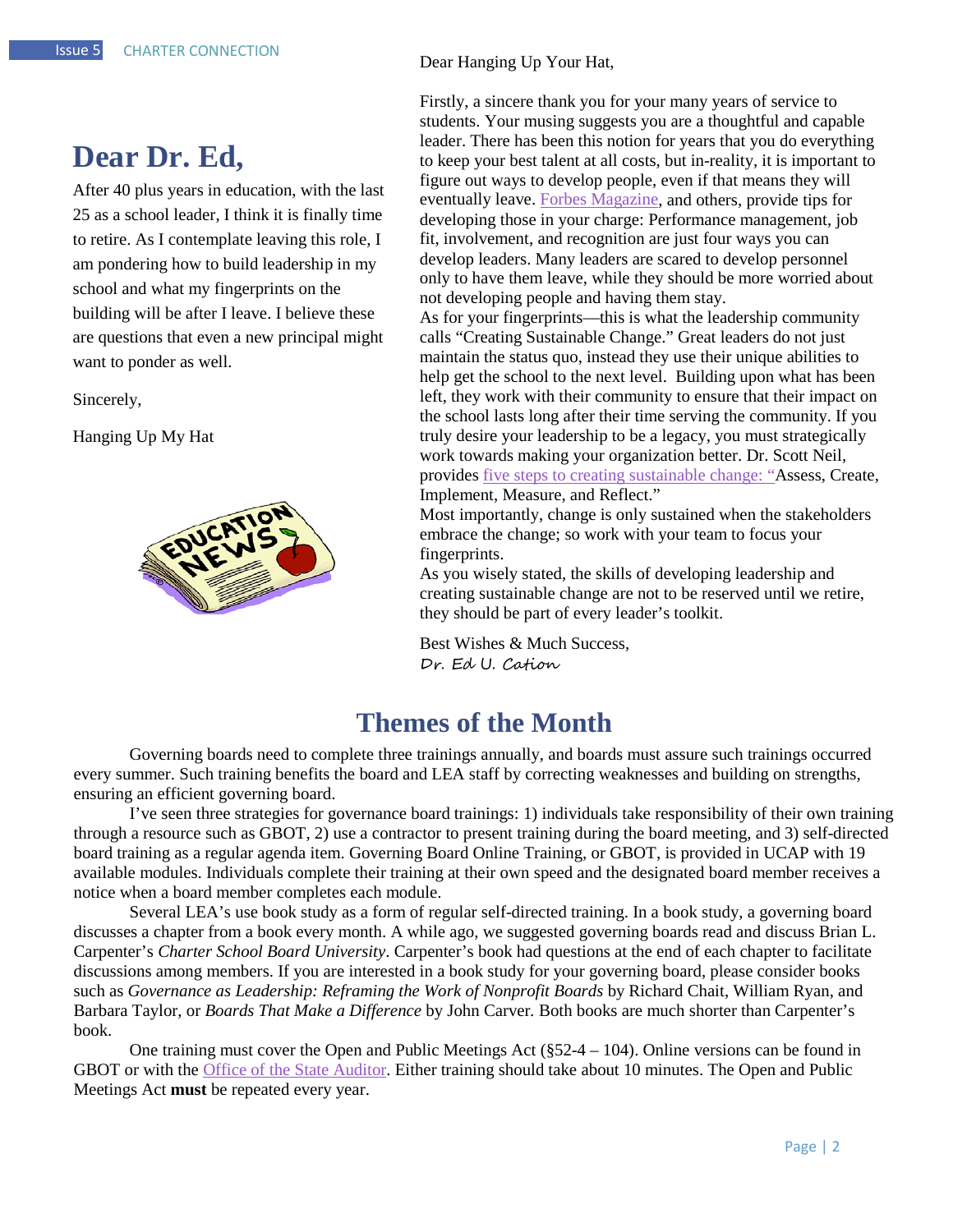## Opportunities for Schools

- <span id="page-2-0"></span>• [Connecting for a Cure: The Utah Youth](https://drive.google.com/open?id=1pGGRVen9KuGcoPlhuHX03-zphm2wTS55)  [Opioid Summit](https://drive.google.com/open?id=1pGGRVen9KuGcoPlhuHX03-zphm2wTS55) on October 12<sup>th</sup> at the Vivint Smart Home Arena is an event sponsored by the [Utah Attorney General's Office](https://drive.google.com/open?id=1MSEx9Q61O5J2p19afQXBmU5YFk2cKGzf) to combat the Utah opioid epidemic. [Register](http://utahsolutionssummit.com/schools/)  [your students here.](http://utahsolutionssummit.com/schools/)
- Secondary Level Literacy Leadership [Institute w/ Pati Montgomery: October](https://docs.google.com/forms/d/e/1FAIpQLSdHbMpo9oSeX1ZP-q3iUd8XtCqpJBxSuAE3kY005d4q9353-g/viewform)  [11-12, February 20-21](https://docs.google.com/forms/d/e/1FAIpQLSdHbMpo9oSeX1ZP-q3iUd8XtCqpJBxSuAE3kY005d4q9353-g/viewform)
- RTI and MTSS Conference October 16 [& 17.](https://drive.google.com/open?id=1xtMOLf2QNHgPqdhm85Pjdnkm1JIgsIZH)
- [KUED is awarding \\$100-\\$500 grants](https://www.kued.org/kids/super-reader-mini-grant)  [for Mini Reading Marathons & reading](https://www.kued.org/kids/super-reader-mini-grant)  [parties to libraries, schools, and non](https://www.kued.org/kids/super-reader-mini-grant)[profit organizations in small](https://www.kued.org/kids/super-reader-mini-grant)  [communities 100+ miles from Salt Lake](https://www.kued.org/kids/super-reader-mini-grant)  [County. Apply by Oct 5th.](https://www.kued.org/kids/super-reader-mini-grant)
- [www.Utahstatesong.com](http://www.utahstatesong.com/) is a new resource for teaching Utah History. The website contains 1. VIDEO: State Song- "Utah This Is the Place" 2. Introductory Sheet- to "U for Utah" Student Presentation- can be downloaded and shared with others 3. Narration for the student presentation 4. 5 Utah Songswith vocals 5. 5 Utah Songs- with accompaniment only.
- [Grant available for attending the Utah](https://drive.google.com/file/d/1S61gyKANln6Nl_5BHwg9VYu5e5FvUmJX/view?usp=sharing)  [Science Teachers Association](https://drive.google.com/file/d/1S61gyKANln6Nl_5BHwg9VYu5e5FvUmJX/view?usp=sharing)  [Conference in February, 2019.](https://drive.google.com/file/d/1S61gyKANln6Nl_5BHwg9VYu5e5FvUmJX/view?usp=sharing)
- Save these dates for your regional [seminar regarding special education](https://drive.google.com/file/d/1JEg657aeIGbM-BDTb7Z427Iprf1shI54/view?usp=sharing) topics! South – October 27 West – November 17 North – January 26 East – March 9



<span id="page-2-1"></span>

## Outstanding in Our Field

- On September 20<sup>th</sup>, Freedom Preparatory Academy had a ribbon cutting ceremony for their new auditorium and student common areas. Great event!
- Excelsior Academy had a ribbon cutting ceremony on September 14<sup>th</sup> for their new middle school!
- With Innovative Student Improvement Program funds from the SCSB, Itineris Early College High implemented a technology and design career development program for marginalized young adults. 10% have already gained employment in the tech industry as a result! [Watch a video about the](https://www.youtube.com/watch?v=8hBFZHaNQgc&feature=youtu.be)  [program](https://www.youtube.com/watch?v=8hBFZHaNQgc&feature=youtu.be) from their partner Future IN Design.
- Shouts out to you and your incredible employees. If you are a school authorized by the SCSB and have an awesome colleague who deserves more recognition, fill out ou[r "Employee of the Month"](https://docs.google.com/forms/d/e/1FAIpQLSdCs8ICTgo8UzwV7nFe0HiogaRQhfHtxc9YpqXcNvC1nuT56g/viewform)  [form!](https://docs.google.com/forms/d/e/1FAIpQLSdCs8ICTgo8UzwV7nFe0HiogaRQhfHtxc9YpqXcNvC1nuT56g/viewform) We'd love to hear about them!